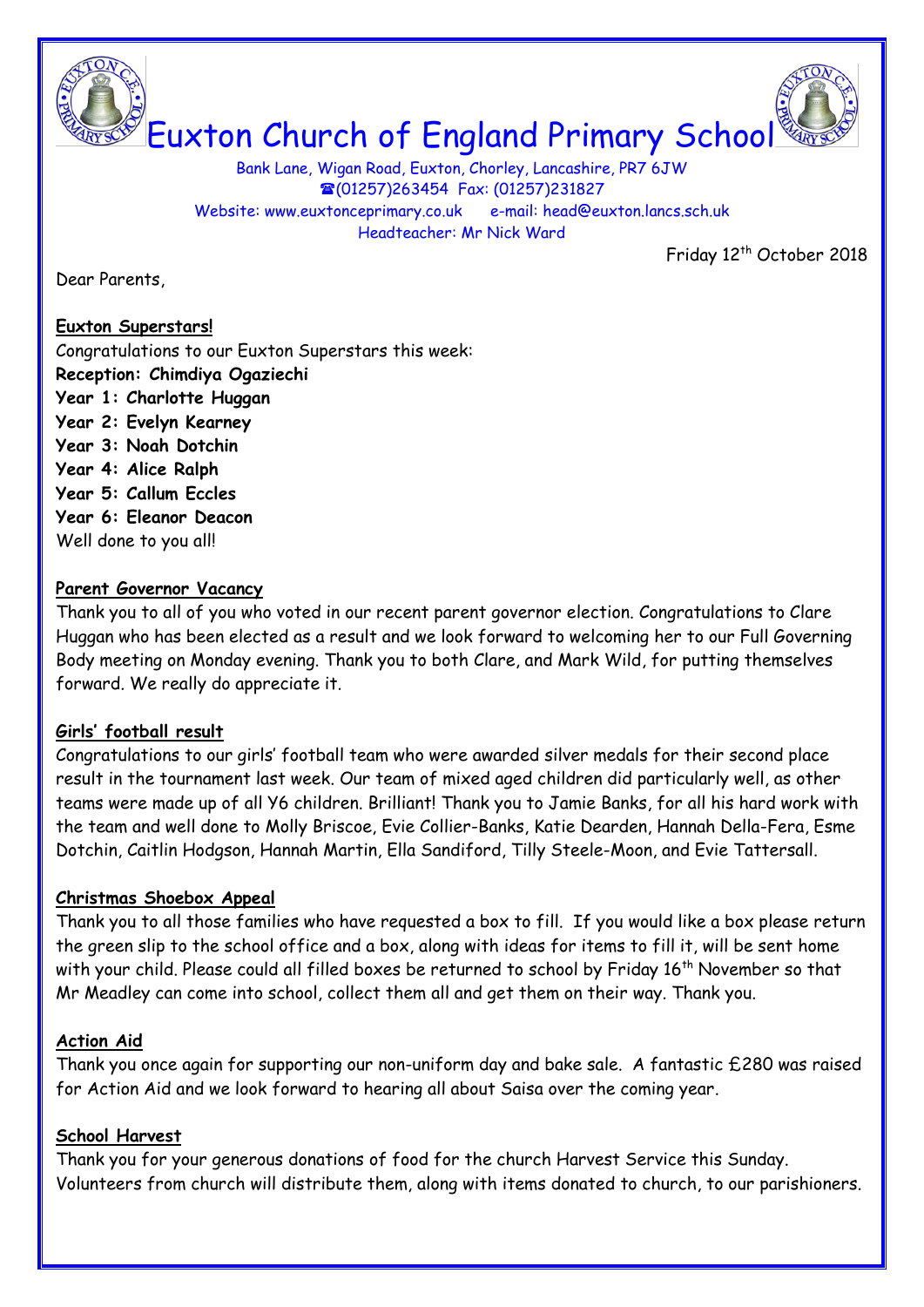### **Disco Time!** It's disco time **this Wednesday, 17th October**, with DJ Danny!

**6:00 – 7:00pm** Infants (Reception, Year 1 and Year 2)

**7:15 – 8:15pm** Juniors (Years 3-6)

The cost is £3 and includes free juice. Please pay on the door. All welcome and remember parents, you don't need to stay! **Please remember not to drive up the school drive to drop off/collect your child and avoid Papa Luigi's car park.** The two church car parks are the best to use in the evening. Thank you for your co-operation with this.

## **Open Day**

What a success! Open Day was lovely. We had lots of visitors, all so complimentary about our lovely school. I felt very proud and as I walked around school and I could see why I love this place too! I really felt we showed off **who we are** and that was so important to us. The relationships between all; the high expectations; the hard working ethos and our Christian distinctiveness really did reflect our mission statement that we all SHINE in the light of Jesus. Our Y6 children (every single one of them) did such an amazing job in showing our prospective parents round and high praise was rightly given to them too. Thank you also to our Y6 school councillors who spoke so well and once again to our Reception parents for their comments too. We really do have a very special place here and I really do want to thank you all.

## **Fencing Demonstration and Coding Club**

Once again, the juniors enjoyed the fencing demo from Wayne. They also found our more about the exciting Coding Club too. Both of these will run after half-term, please return the slips and money as soon as you can if your child would like to take part as numbers for each club are limited.

## **The EuXton Factor**

It's coming back….but with a twist. No, there is no six-chair challenge, but it will be slightly different this year. The EuXton Factor really is a celebration of talent – dance, music, joke-telling, poetry recitals, cheerleading, magic….those are just a few options. This year each class will be holding their own auditions and selecting 2 acts from each class to compete in the grand final, which will be on Children in Need Day – Friday  $16<sup>th</sup>$  November. This is for children in Y1-Y6 as we feel it may be a little daunting at this stage for our newest members of school, I'm sure you understand. If your child, either individually or with others from their class would like to take part then the auditions will be on the afternoon of Tuesday 30<sup>th</sup> October, just after we return to school after half-term. They will need any music, props, costumes, with them on the day. Our School Council will take a lead role in the finals, compering the event. A winner will then be chosen to perform at our Grandparents Coffee Morning on 21<sup>st</sup> December. Good luck children!

## **Swimming Stars**

Well done to the whole class, who were ALL awarded 'Swimming Star' at Y4's lesson at Tarleton this week. They really are impressed with our children!

# **Hi-5**

Well done to the Hi-5 Netball Team, who won have won their league! What a great start to their sporting year!